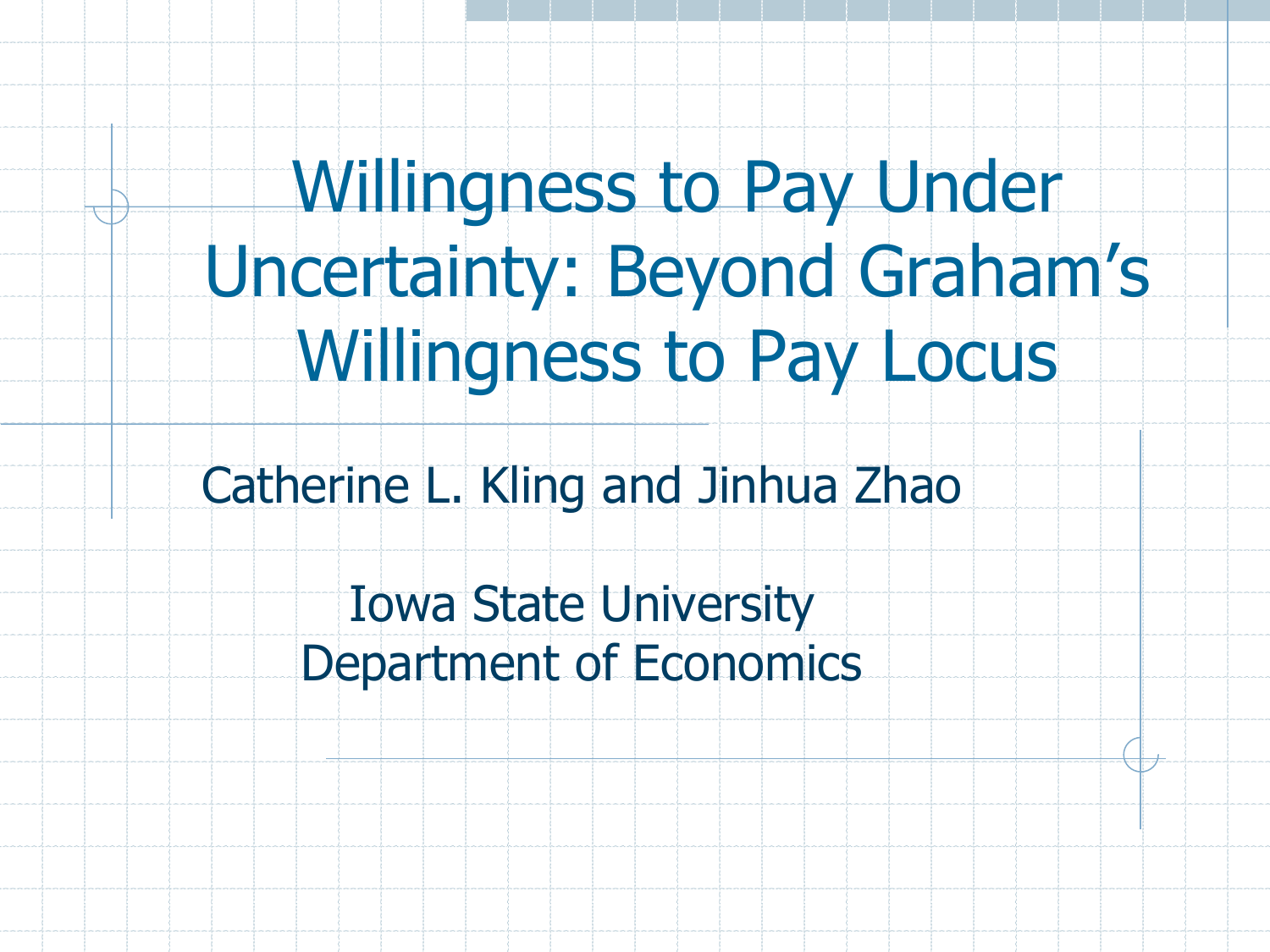#### Purpose: Unify and extend concepts of welfare measurement under uncertainty

#### **Option Price** (Ex Ante Compensating Variation)

- Weisbrod, Schmalensee, Bishop, Cichetti and Freeman Helms, Smith, Ready
- $E\times$  *Ex ante* Payments

#### **Graham's WTP Locus** (1981)

 $\blacksquare$  Ex ante commitments to ex post payments

#### **Dynamic WTP**

- **E** Zhao and Kling
- $\blacksquare$  Ex ante payments incorporating value of learning and delay opportunities

#### **Quasi Option Value**

- **Example 2 Arrow and Fisher, Henry, Fisher and Hanemann**
- $\blacksquare$  Ex ante adjustment to decision rule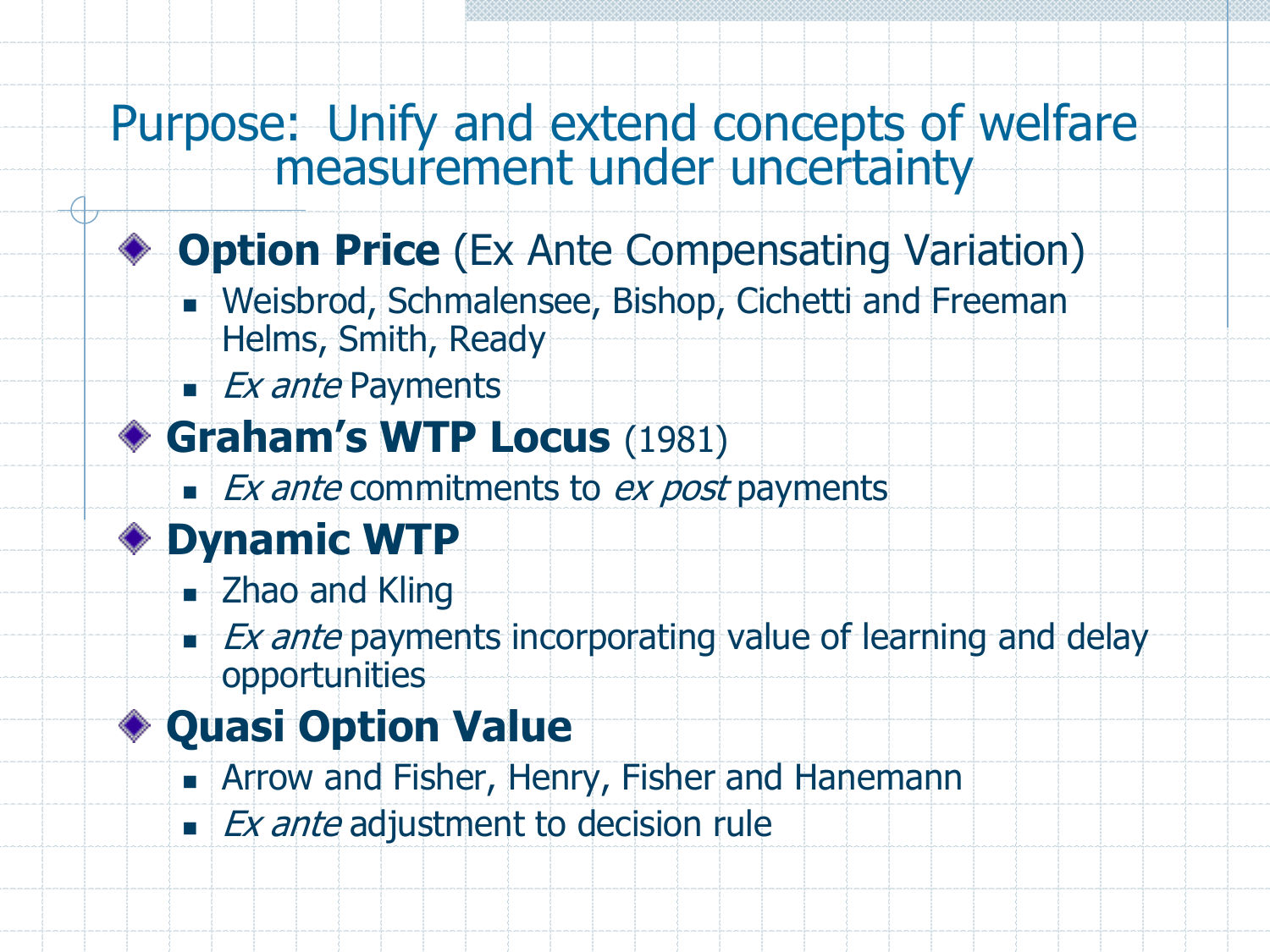#### **Basics**

Notation:  $x =$  public good: two levels  $x_1$  high,  $x_0$  low,  $\theta$  = value of the public good,  $\theta^H$  or  $\theta^L$  with probability  $\Box$  and  $(1-\Box)$ ,  $y =$  income, 2 periods, uncertainty resolved in first period

State Independent Payment (Ex Ante Payment) How much is a consumer willing to pay **today** to obtain a higher level of public good provision?

State Dependent Payments (Ex Ante Commitment to Ex Post Payments) What state dependent combination of payments is a consumer willing to commit to **today** to obtain a higher level of public good provision?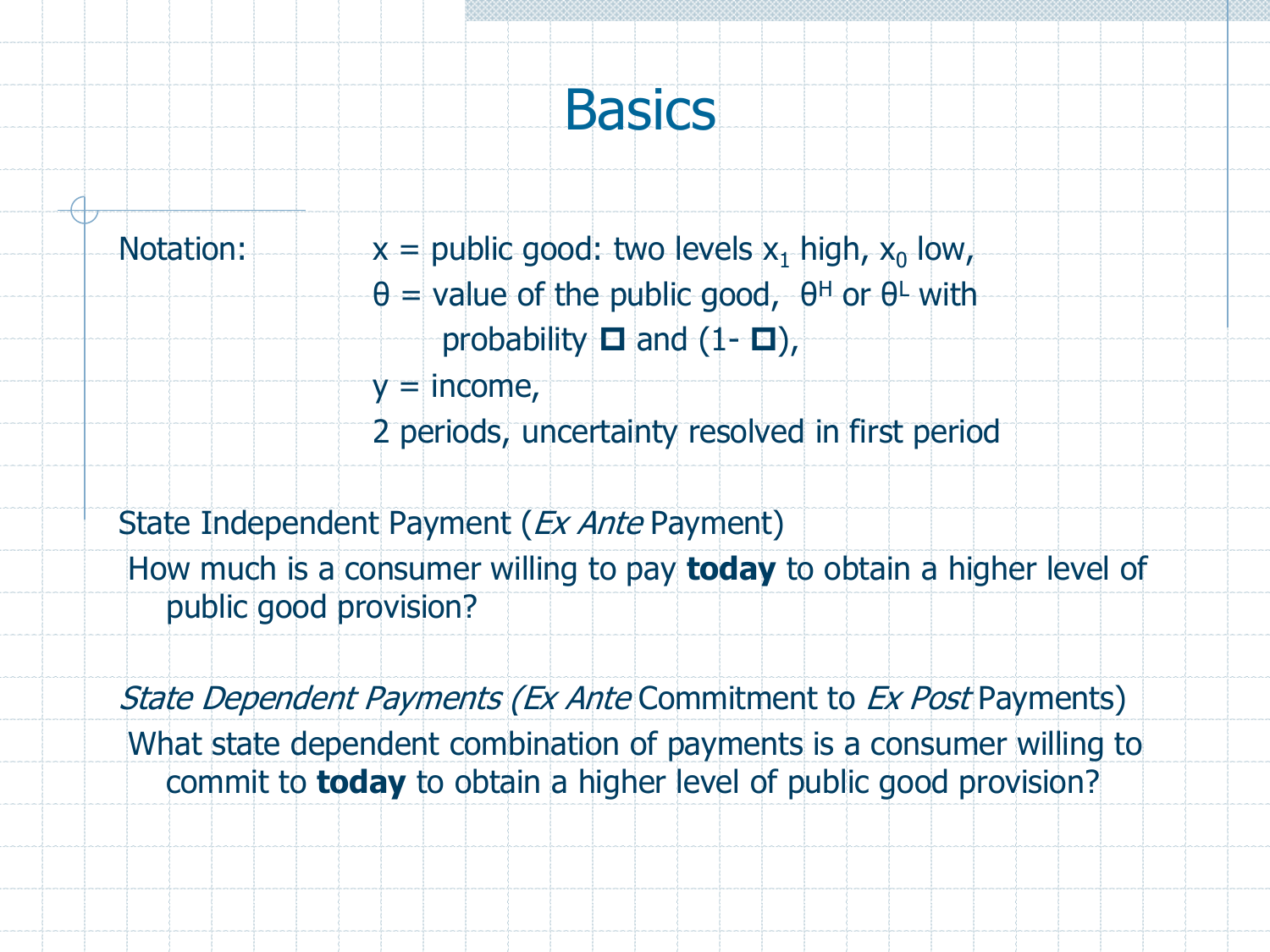# Option Price and Graham's Locus

State Independent Payment: What is most the consumer will pay for  $x_1$  to hold her expected utility the same as  $x_0$ ?

$$
\{(1-\pi)U(x_1,\theta^L,y\text{-OP})+\pi U(x_1,\theta^H,y\text{-OP})\}(1+\beta)
$$

$$
= {\pi \mathbf{U}(\mathbf{x}_0, \theta^H, \mathbf{y}) + (1 - \pi) \mathbf{U}(\mathbf{x}_0, \theta^L, \mathbf{y}) } (1 + \beta)
$$

State Dependent Payments

$$
(1 - \pi)U(x_1, \theta^L, y - c^L) + \pi U(x_1, \theta^H, y - c^H) = \pi U(x_0, \theta^H, y) + (1 - \pi)U(x_0, \theta^L, y)
$$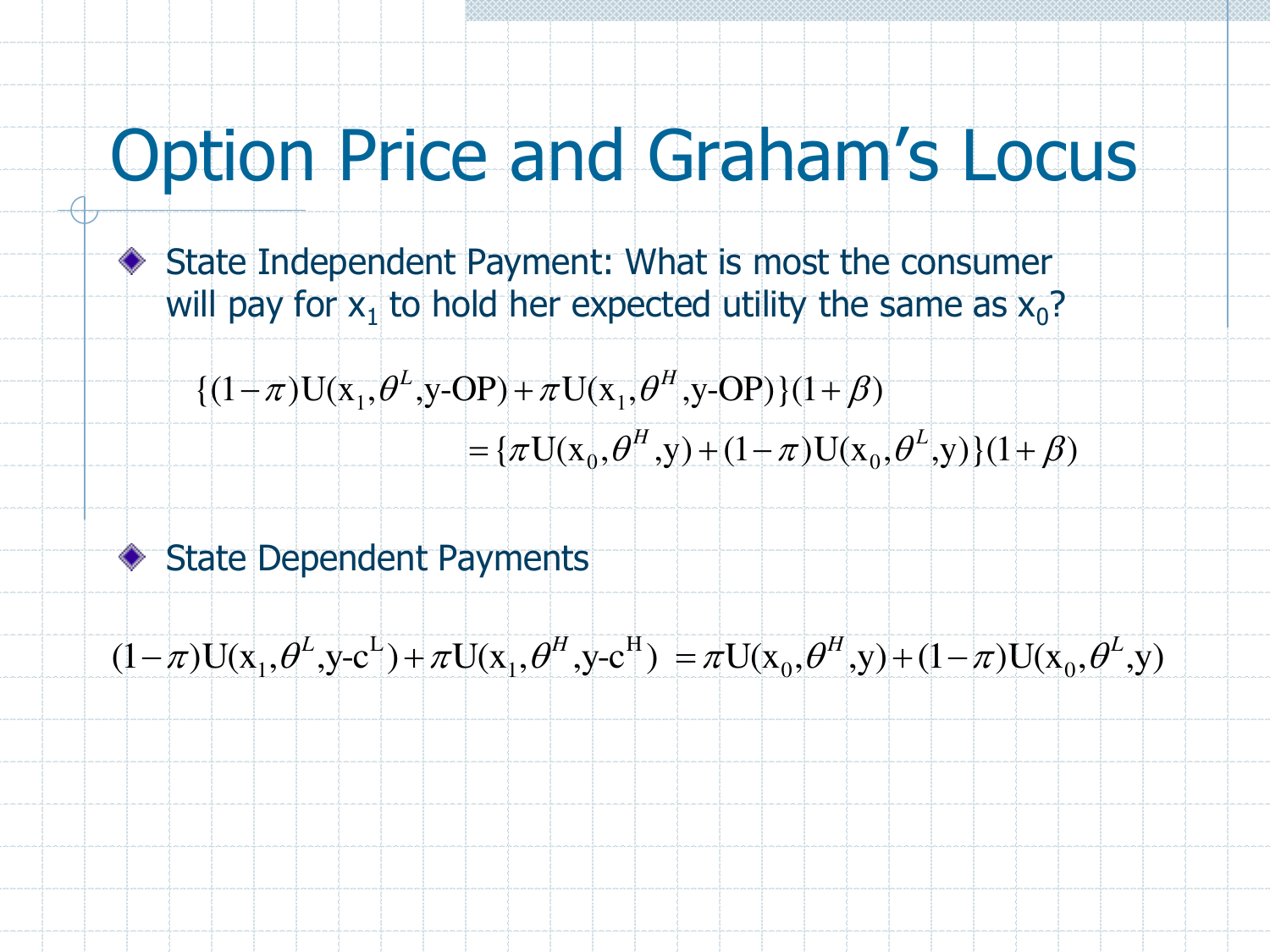## Uncertainty and Learning: Dynamic WTP

- Introduce opportunities for learning and delay into formation of WTP and WTA
- National Park can be improved now or can delay, study habitat recovery, and decide later
- ◆ State Independent Payment: What is most the consumer will pay for  $x_1$  to hold her expected utility equal to going without today?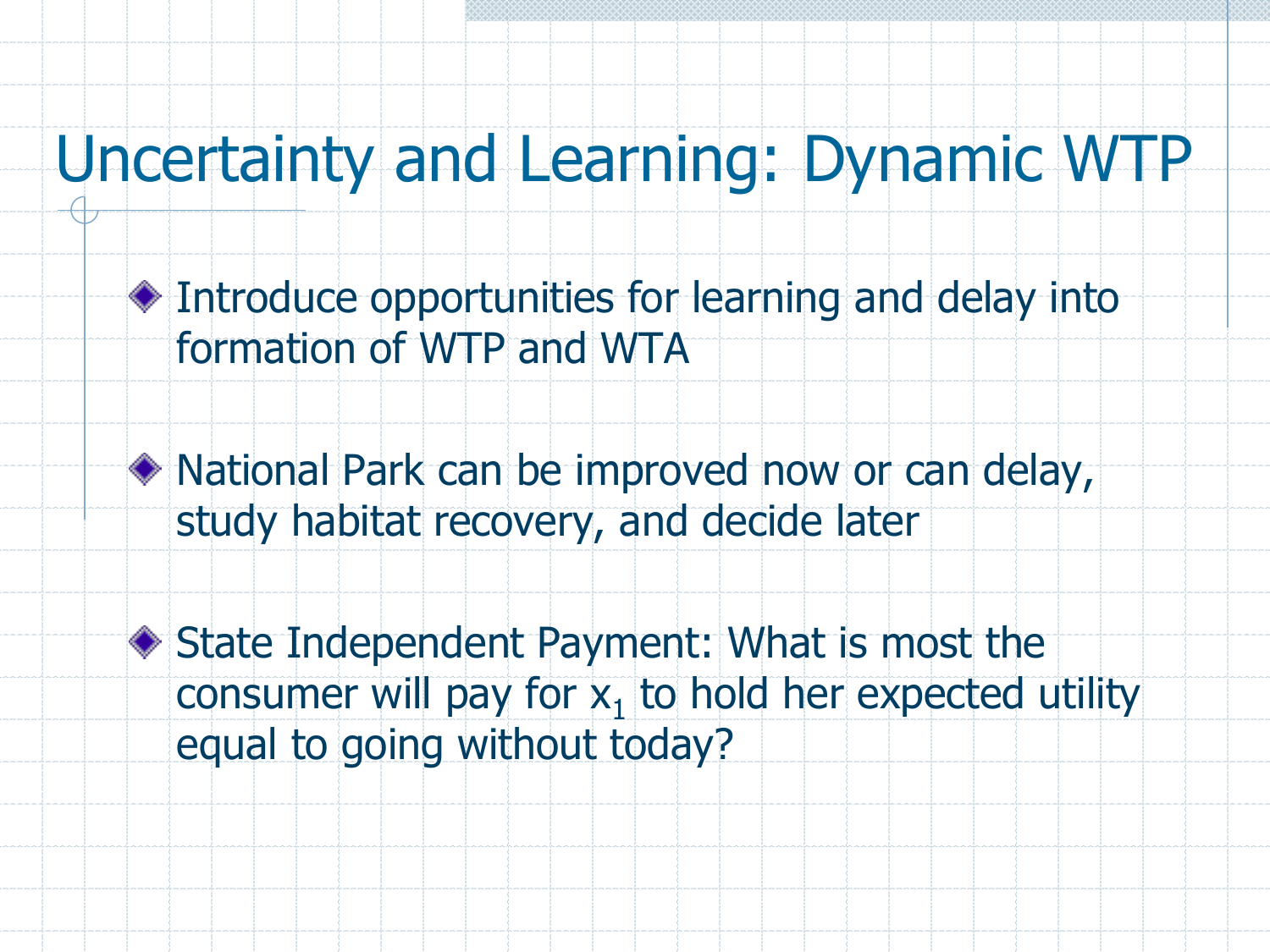### Uncertainty and Learning: Dynamic WTP

#### Expected utility if purchase today

- Period 1:  $(1 \pi)U(x_1, \theta^L, y k) + \pi U(x_1, \theta^H, y k)$
- Period 2:  $\beta[(1-\pi)U(x_1,\theta^L,y-k) + \pi U(x_1,\theta^H,y-k)]$

# Expected utility if do not purchase today

- Period  $1: \quad \pi U(x_0, \theta^H, y) + (1 \pi)U(x_0, \theta^L, y)$
- Period 2:  $\beta {\pi}U(x_1, \theta^H, y-k) + (1-\pi)U(x_0, \theta^L, y)$

#### **Equate these expected values, solve for k**

 $\bullet$  k = Dynamic WTP: the most a consumer would be WTP today when learning and delay is possible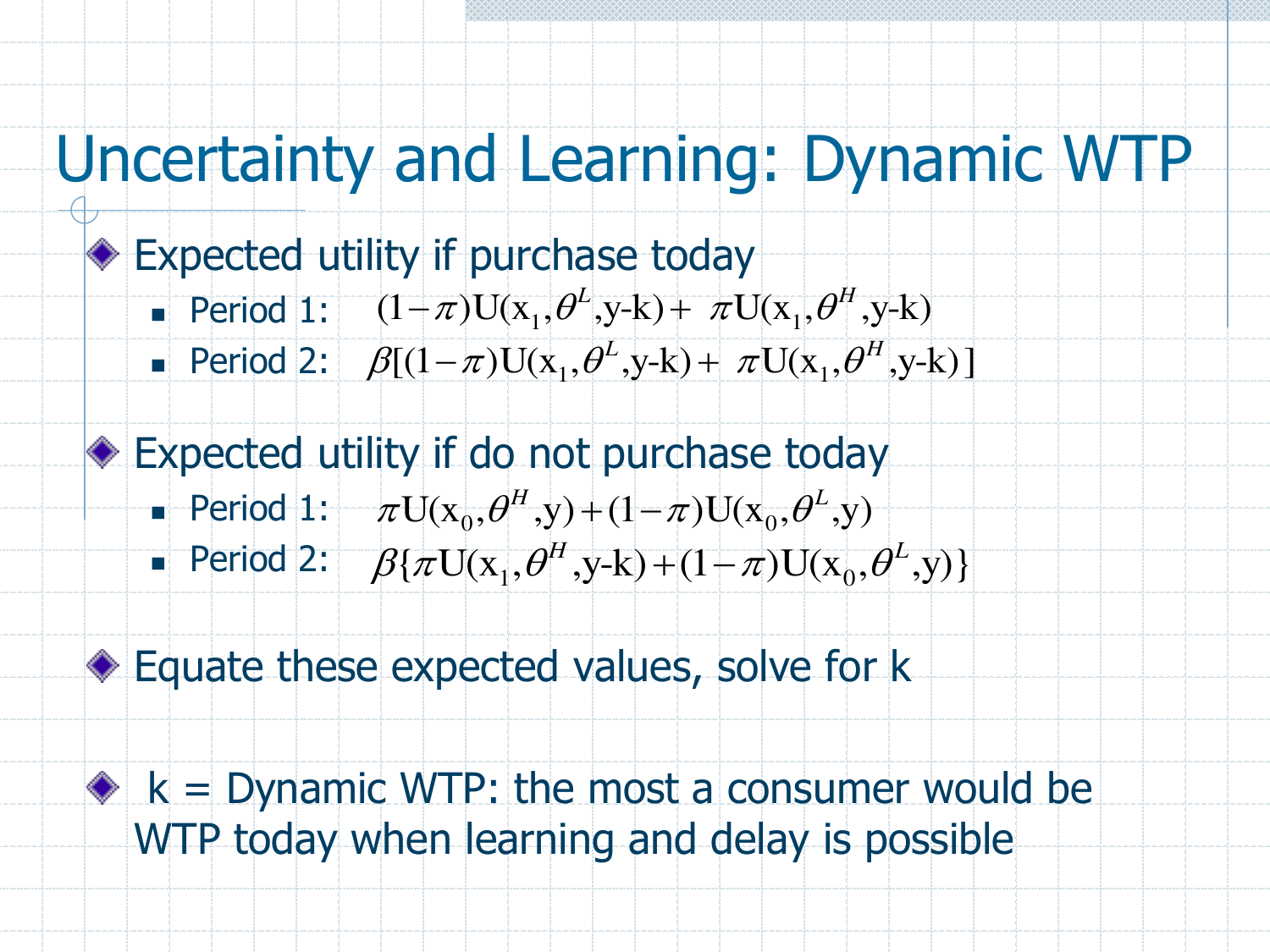#### Relationship between Dynamic WTP and Option **Price**



### $\bullet$  Dynamic WTP =  $k = OP - CC$



- $= r QOV/E$ <sub>D</sub>Mu<sub>v</sub>
- = Annualized, monetized QOV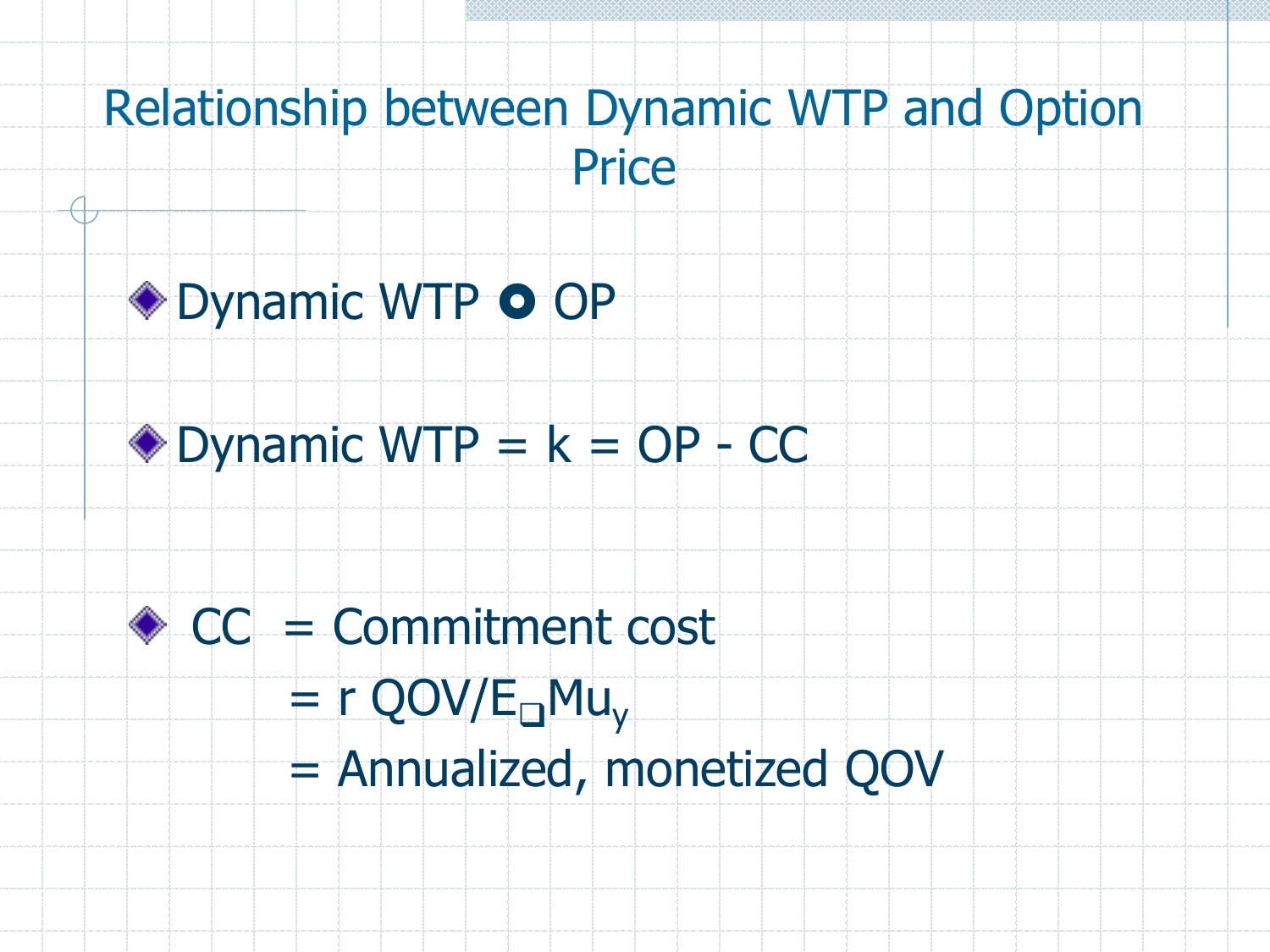## Dynamic WTP Locus

Allowing State Dependent Payments

$$
\frac{(1-\pi)[U(x_1,\theta^L,y-k_L)+\beta U(x_1,\theta^L,y-k_L)]}{+\pi[U(x_1,\theta^H,y-k_H)+\beta U(x_1,\theta^H,y-k_H)]}
$$

$$
= \pi U(\mathbf{x}_0, \theta^H, \mathbf{y}) + (1 - \pi) U(\mathbf{x}_0, \theta^L, \mathbf{y})
$$
  
+  $\beta {\pi} Max[U(\mathbf{x}_1, \theta^H, \mathbf{y}_1 | \mathbf{k}_H), U(\mathbf{x}_0, \theta^H, \mathbf{y}_I)]$   
+  $(1 - \pi) Max[U(\mathbf{x}_1, \theta^L, \mathbf{y}_1 | \mathbf{k}_{L2}), U(\mathbf{x}_0, \theta^L, \mathbf{y}_I)]$ 

#### Compensation bundles could also be time dependent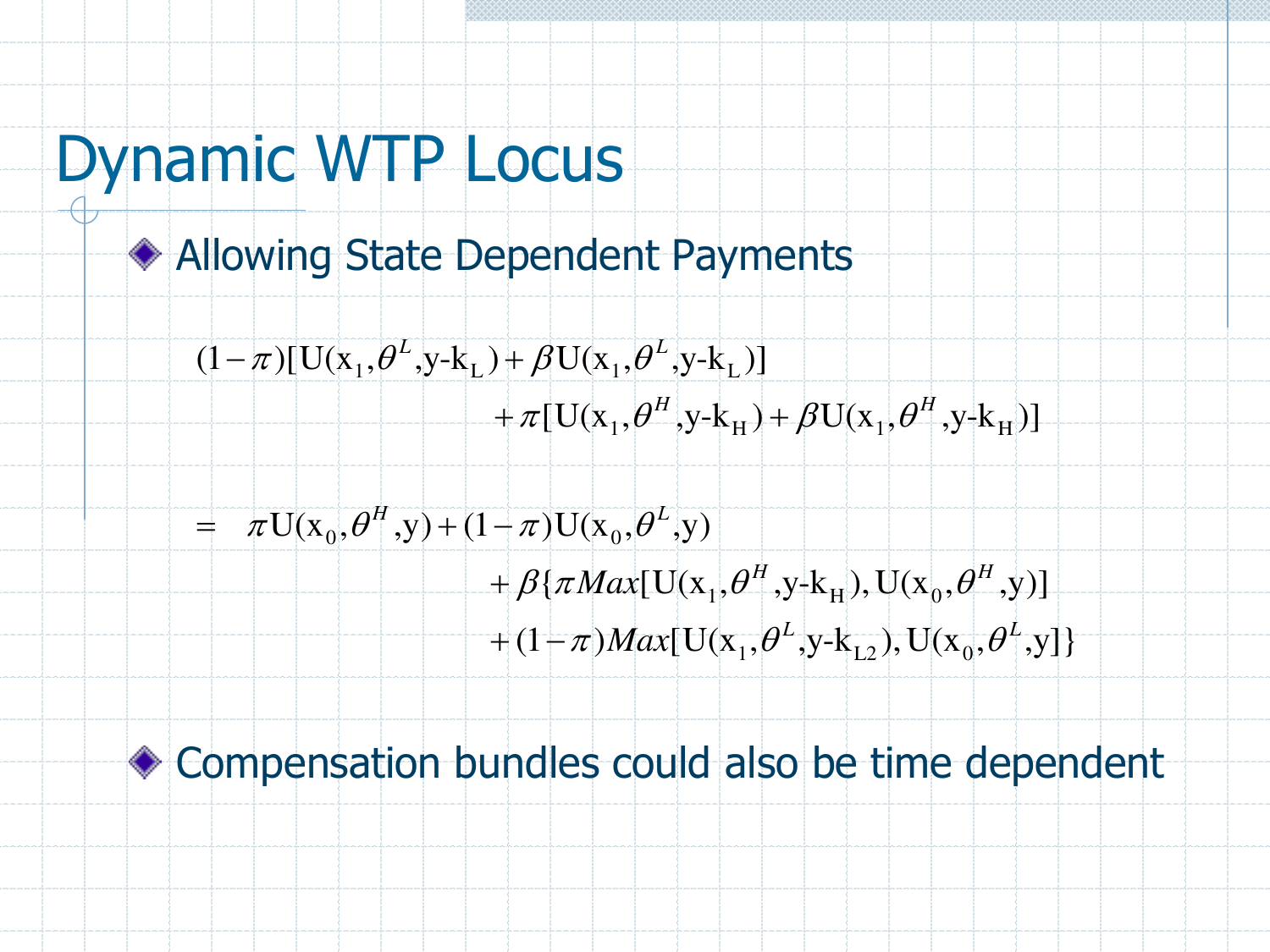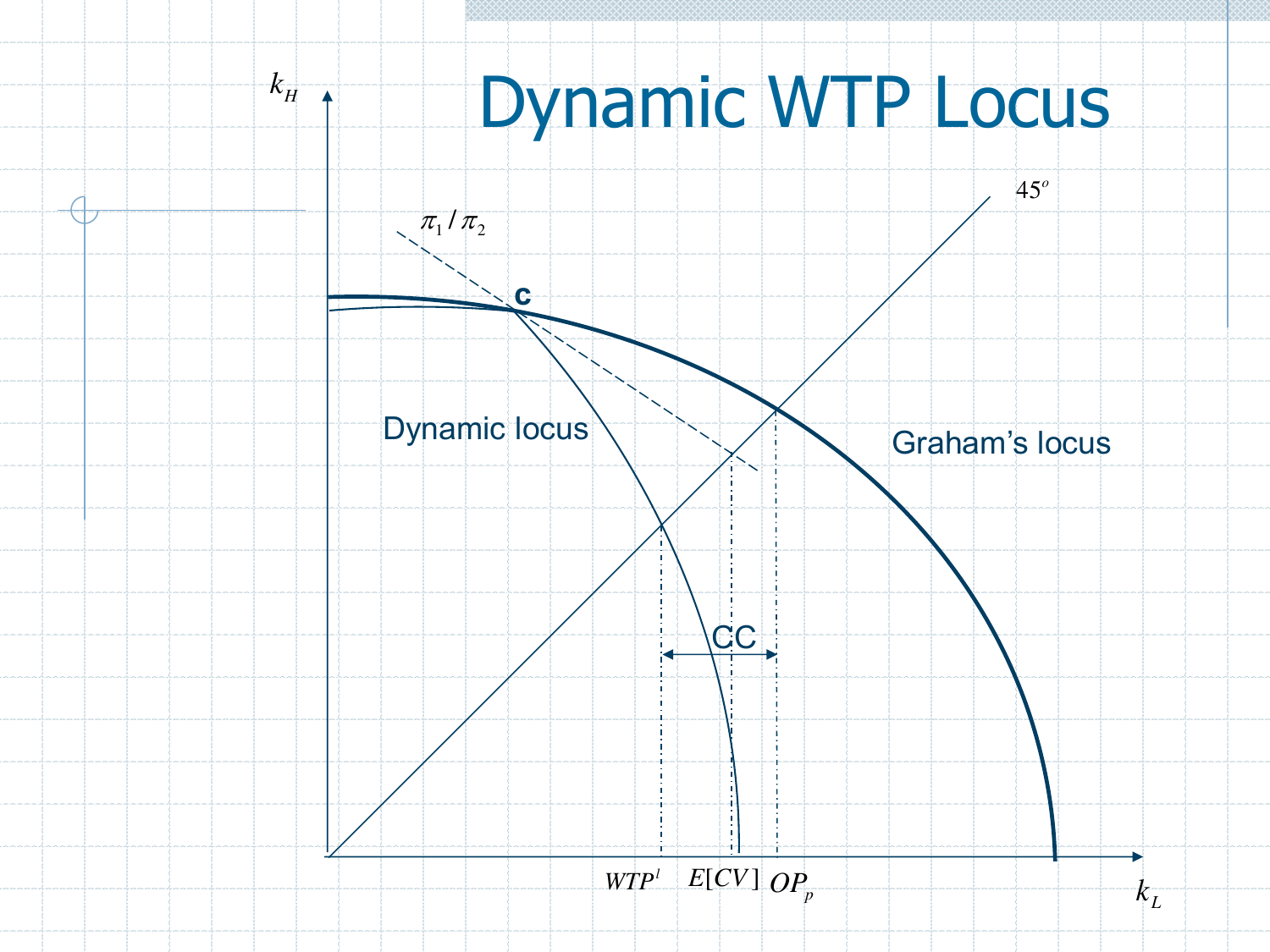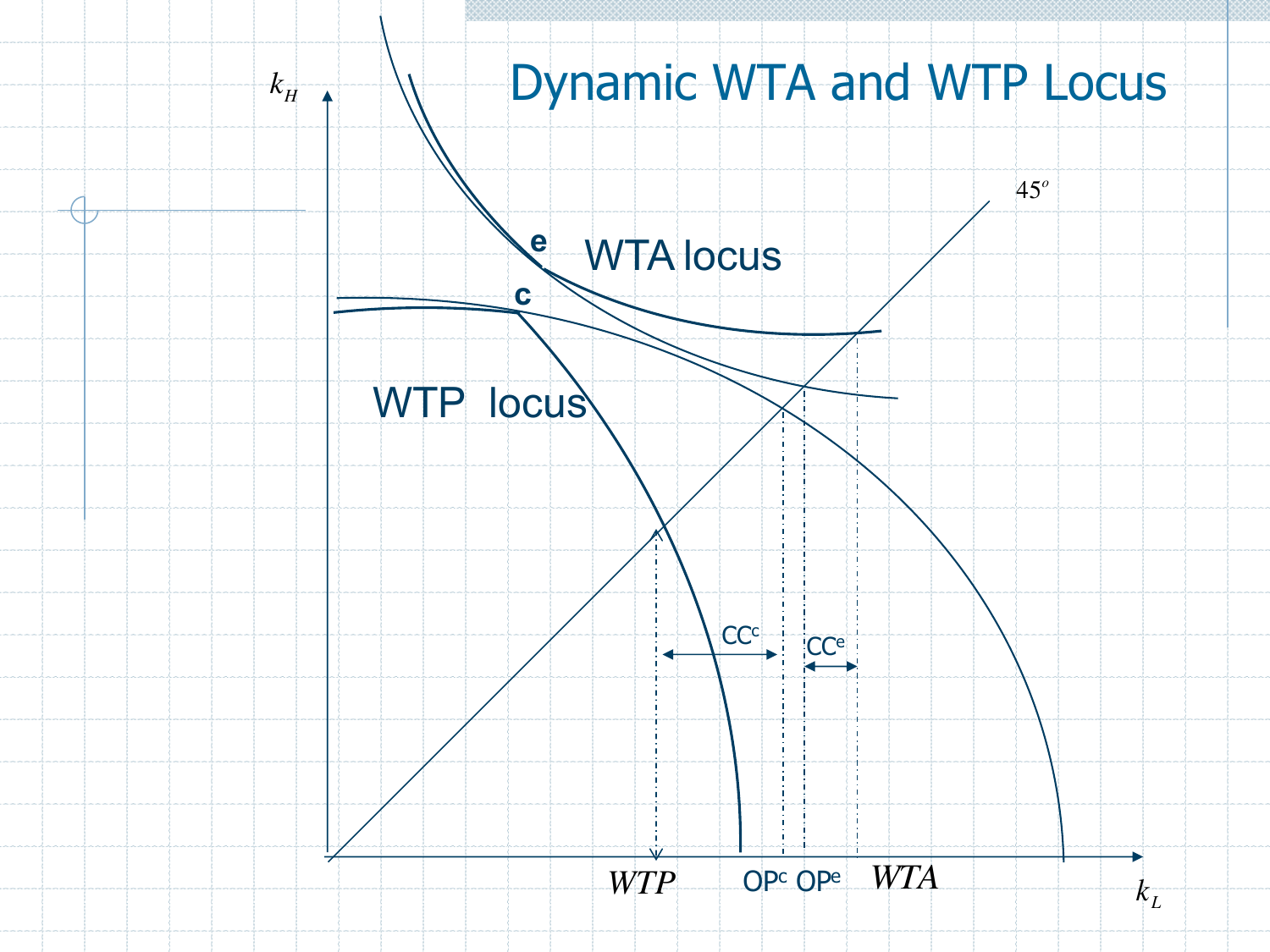### Implications for Environmental Economics

- From QOV literature: when learning and delay possible, efficient to incorporate this information into decision making.
	- But, the WTP (e.g. from SP survey) may already include adjustments for information, if so, adjusting decision rule to incorporate QOV will be incorrect – double counting
		- If SP respondents are thinking dynamically, do the delay and learning opportunities they perceive match reality?
		- SP survey design may need to explicitly communicate delay and learning opportunities.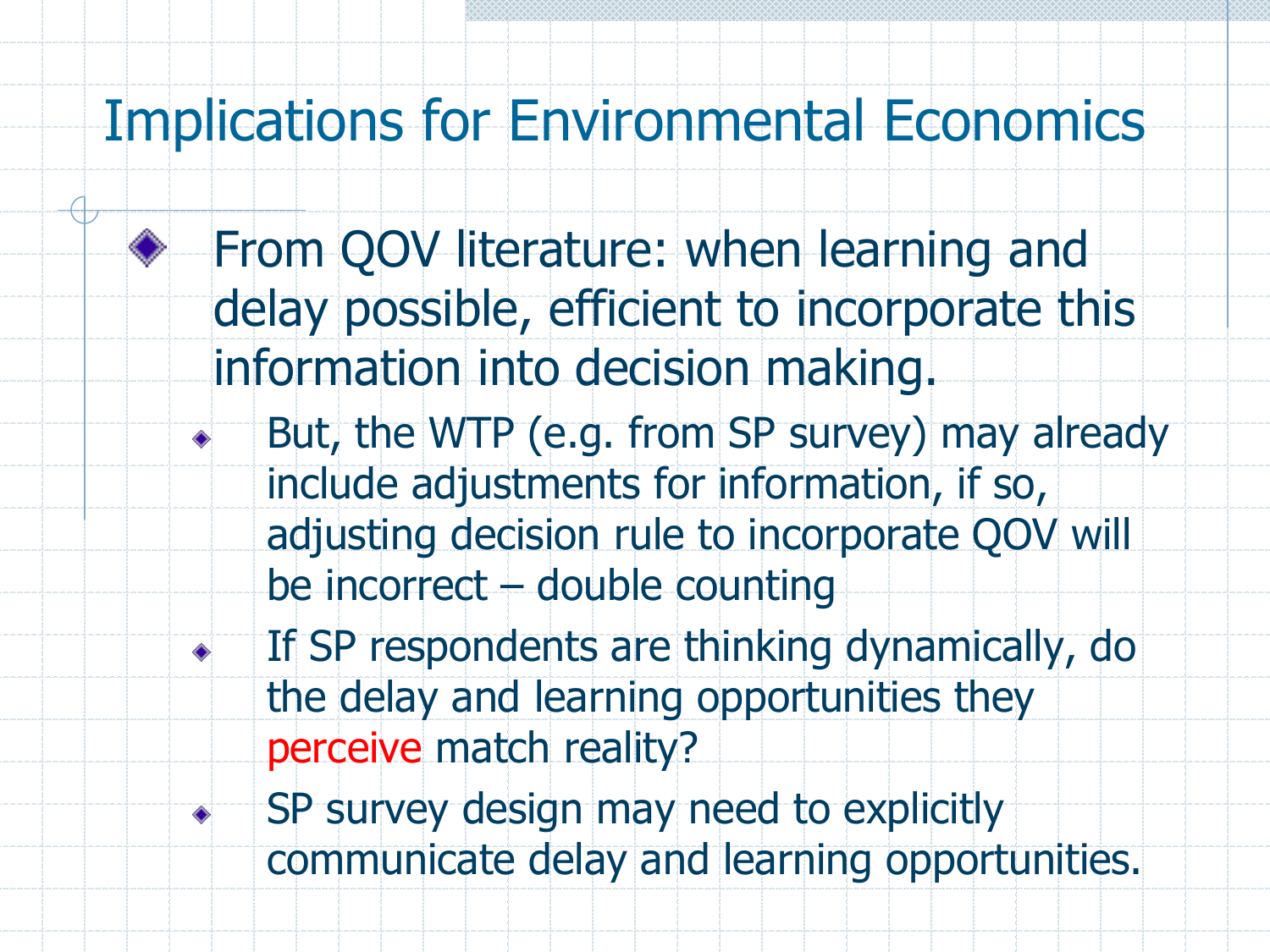### Implications (continued)

- From Graham, with heterogeneous individuals (risk) a project can pass a potential pareto test using an aggregate loci when it would fail a state independent test
	- Risk sharing creates an additional benefit
- Similar benefits with Dynamic WTP loci, but also with regard to differences in time preferences and learning opportunities
	- Use of compensation schemes along the WTP loci can allow efficient distribution of commitment cost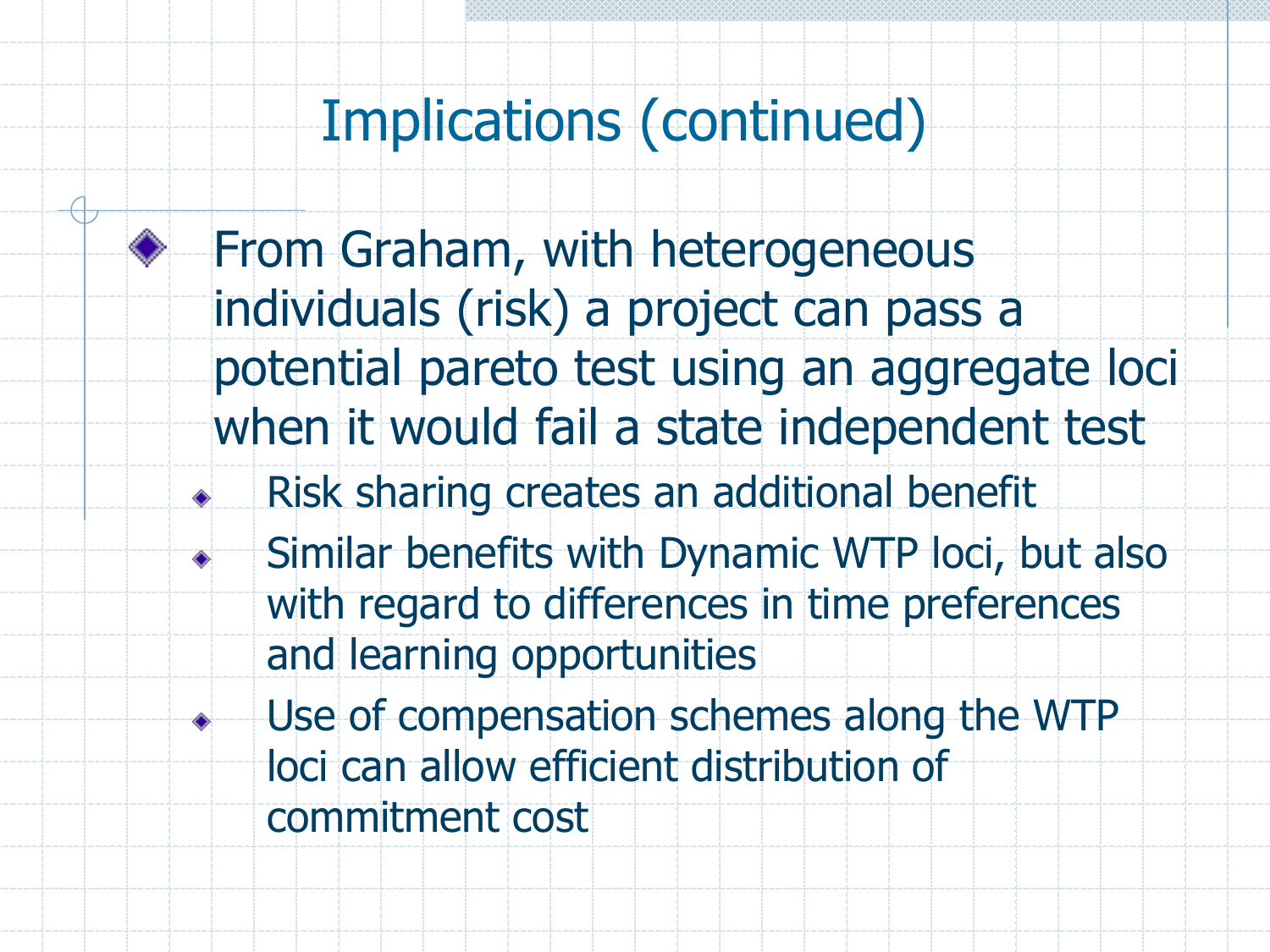# Illustration: CES Utility

# **◆ Utility function**



### Parameter values (Corrigan, 2002)

$$
\theta^H = 0.03, \; \theta^L = 0.01, \; \rho = 0.277
$$

$$
y = 50,000, \quad x^1 = 1, \ x^0 = 0
$$

$$
\beta = \frac{1}{1+r} = .952 \quad (r = 0.05)
$$

$$
\pi=0.5
$$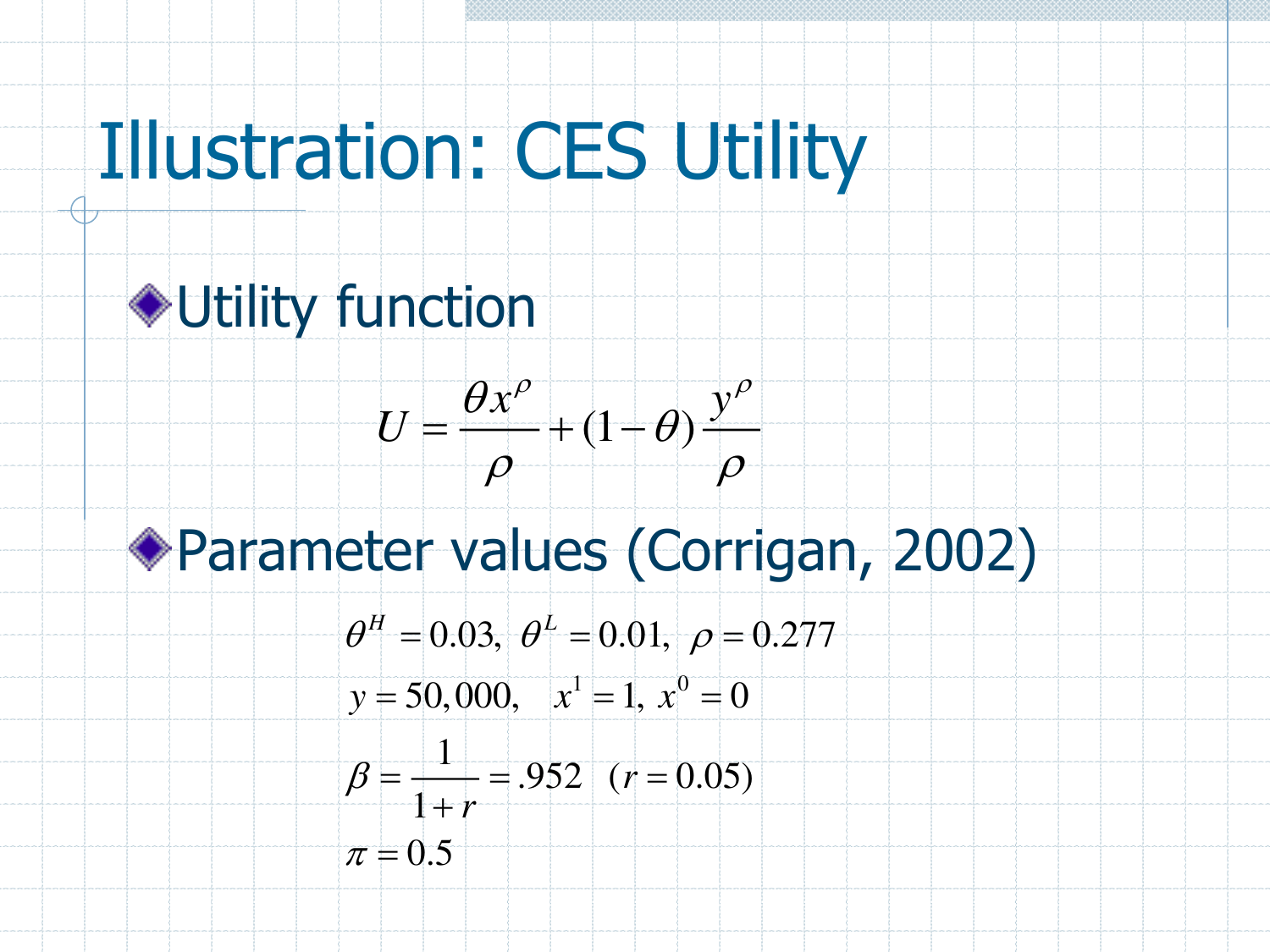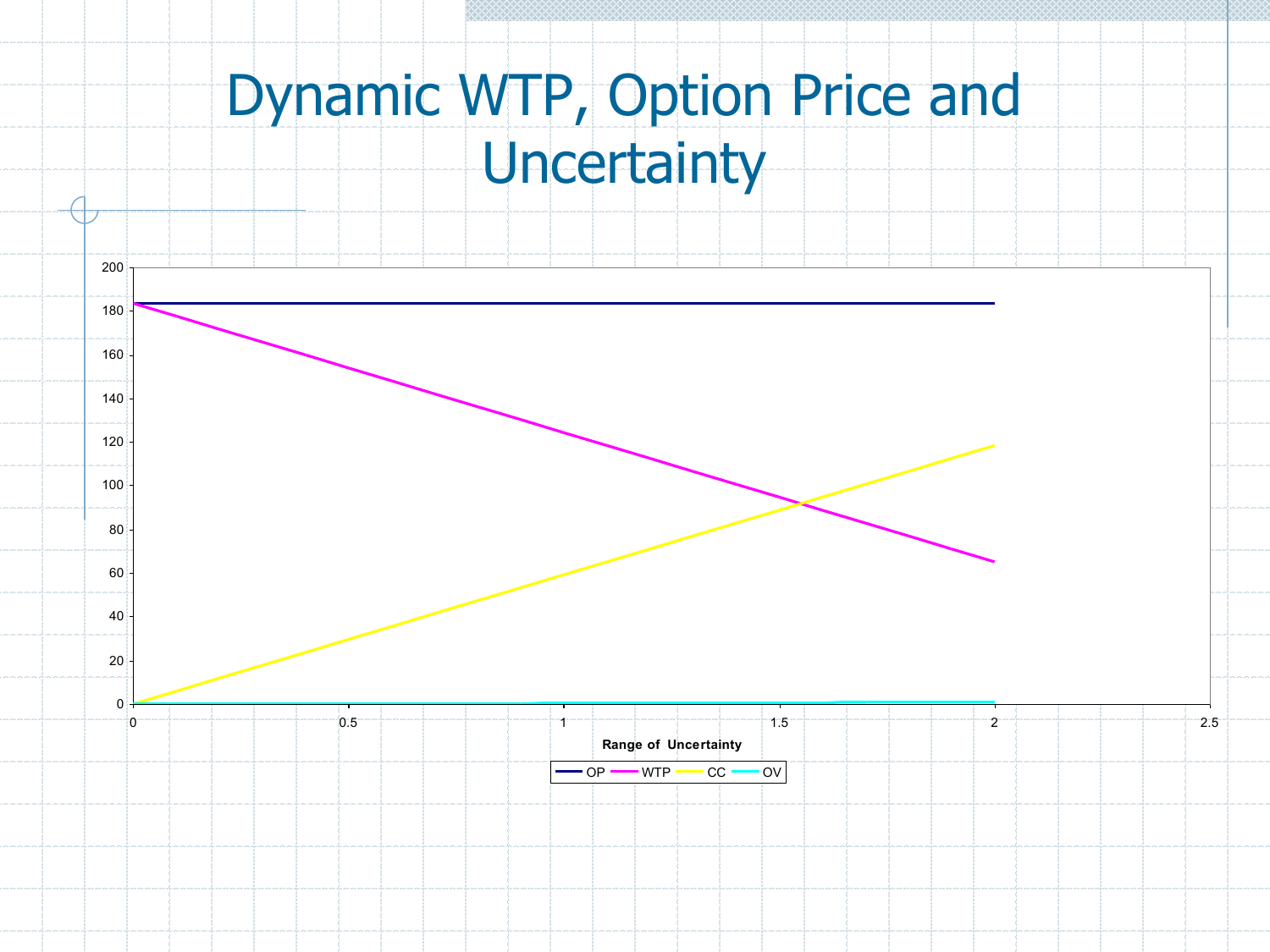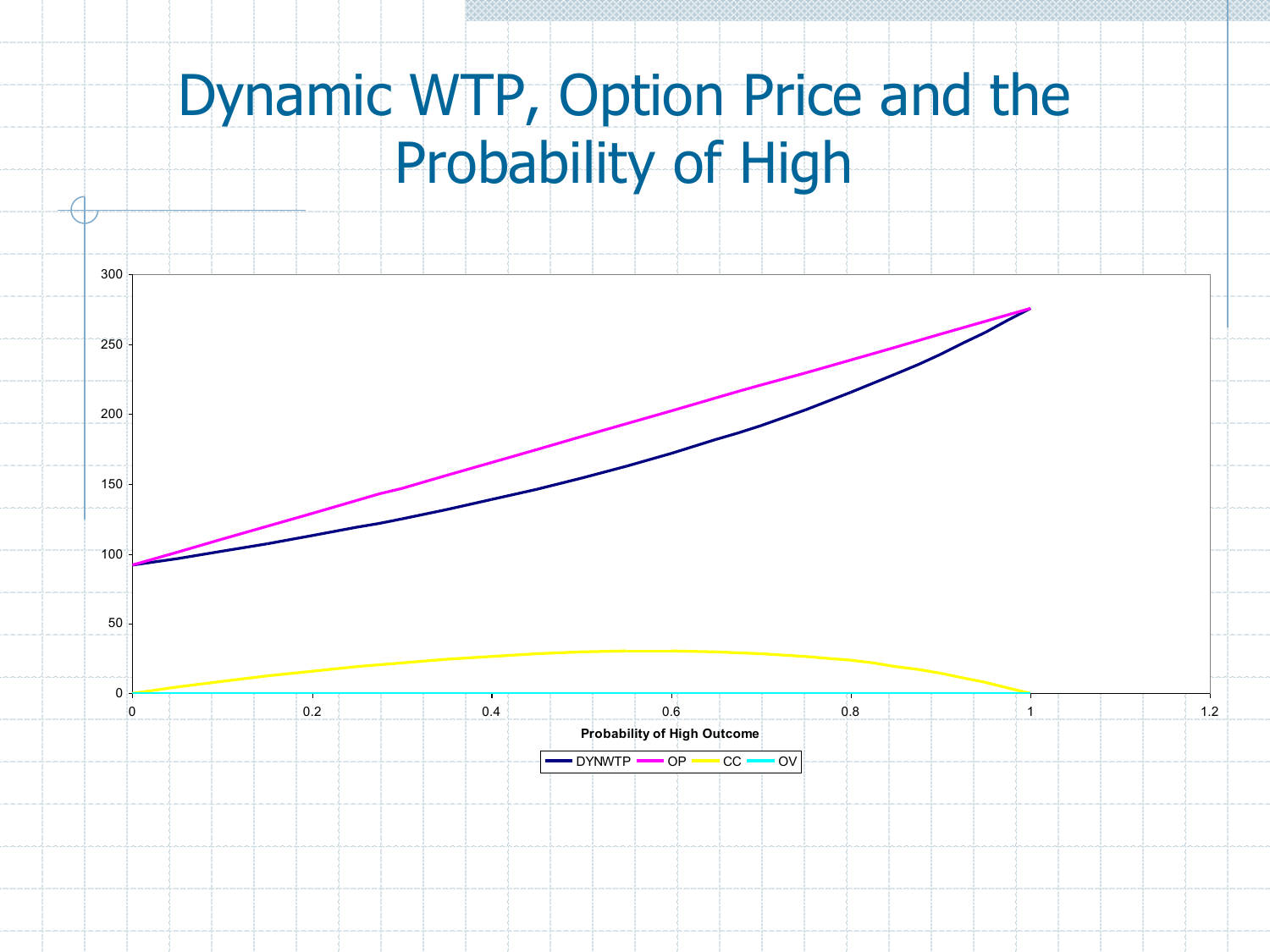